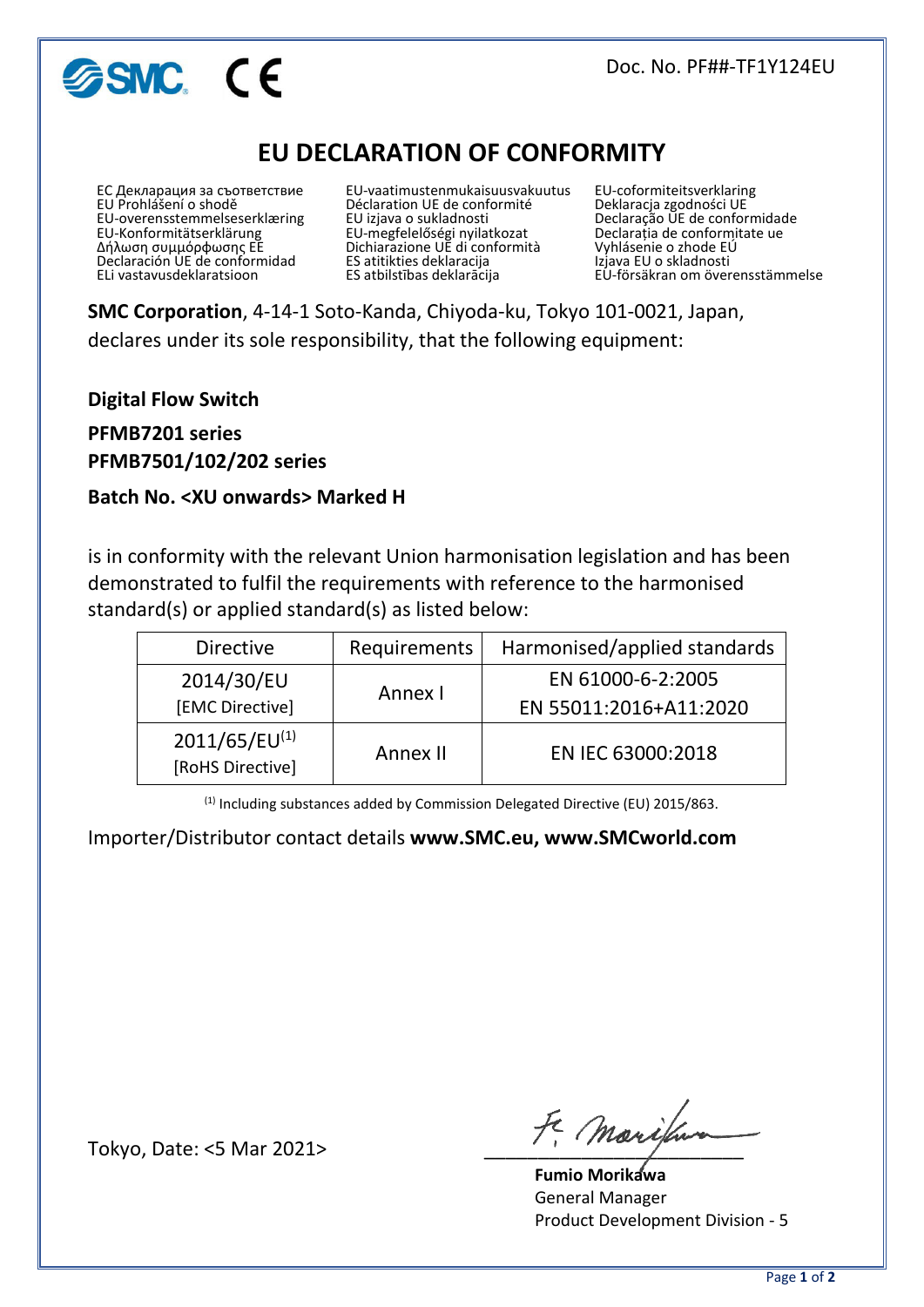**(BG)** SMC Corporation декларира на своя отговорност, че оборудването е в съответствие със съответното законодателство на Съюза за хармонизация и изпълнява изискванията на хармонизирания(те) или действащия (щите) стандарт(и), посочен(и) на страница 1.

(1) Включително вещества, добавени от Делегираната директива (ЕС) 2015/863 на Комисията.

**(CS)** Společnost SMC Corporation prohlašuje dle své výhradní odpovědnosti, že zařízeníje v souladu s příslušnou harmonizovanou legislativou Unie a bylo dokázáno, že plní požadavky s odkazem na harmonizované normy, jak je uvedeno na straně 1. (1) Včetně látek přidaných delegovanou směrnicí Komise (EU) 2015/863

**(DA)** SMC Corporation erklærer under eget ansvar, at udstyret er i overensstemmelse med den relevante, harmoniserede EUlovgivning og at det er blevet påvist, at det opfylder kravene med henvisning til de(n) harmoniserede standard(er), der er anført på side 1.

 $^{(1)}$  Inklusive stoffer tilføjet af Kommissionens delegerede direktiv (EU) 2015/863

**(DE)** SMC Corporation erklärt in alleiniger Verantwortung, dass das Produkt die einschlägigen Harmonisierungsrechtsvorschriften der Union sowie nachweislich die Anforderungen in Bezug auf die auf Seite 1 aufgeführten harmonisierten oder angewandten Normen erfüllt.

(1) Einschließlich Substanzen, die durch die delegierte Richtlinie (EU) 2015/863 der Kommission hinzugefügt wurden

**(EL)** Η SMC Corporation δηλώνει με αποκλειστική της ευθύνη ότι ο εξοπλισμός είναι σύμφωνος με τη σχετική νομοθεσία εναρμόνισης της Ένωσης και έχει αποδειχθεί ότι πληροί τις απαιτήσεις σχετικά με το εναρμονισμένο πρότυπο (πρότυπα), όπως αναφέρονται στη σελίδα 1

(1) Συμπεριλαμβανομένων των ουσιών που προστέθηκαν με την εξουσιοδότηση της Επιτροπής (ΕΕ) 2015/863

**(ES)** SMC Corporation declara, bajo su responsabilidad, que el equipo es conforme con la legislación vigente de la Unión Europea y ha demostrado que cumple los requisitos referentes a la(s) norma(s) armonizada(s) o aplicada(s) enumerada(s) en la pagina 1.  $^{(1)}$  Incluyendo las sustancias añadidas por la Directiva Delegada (UE) 2015/863 de la Comisión

**(ET)** SMC korporatsioon deklareerib oma ainuvastutusel, et seadmed vastavad asjakohastele liidu ühtlustamisaktidele ja on tõestatud, et nad vastavad viidetega nõuetele harmoneeritud või rakendatud standardi (te) le, mis on loetletud 1. lehel. (1) Sealhulgas ained, mis on lisatud komisjoni delegeeritud direktiiviga (EL) 2015/863

**(FI)** SMC Corporation vakuuttaa yksinomaisella vastuullaan, että laite on asiaa koskevan unionin yhdenmukaistamislainsäädännön vaatimusten mukainen ja on osoitettu täyttävän sivulla 1 lueteltujen yhdenmukaistettujen standardien vaatimukset (1) Sisältää aineita, jotka on lisätty komission delegoidulla direktiivillä (EU) 2015/863

**(FR)** SMC Corporation déclare sous sa seule responsabilité, que l'équipement est conforme à la législation de l'Union relative à l'harmonisation et a démontré qu'il répond aux exigences en référence à la ou aux norme(s) harmonisée(s) ou appliqué comme indiqué à la page 1.

(1) Y compris les substances ajoutées par la directive déléguée (UE) 2015/86 de la Commission.

**(HR)** SMC Corporation izjavljuje na svoju isključivu odgovornost da je oprema u skladu s zakonskim propisima Unije za usklađivanje i da dokazano ispunjava zahtjeve u vezi s usklađenim normama ili primijenjenim normama, navedenim na stranici 1. (1) Uključujući tvari dodane Delegiranom direktivom Komisije (EU) 2015/863.

**(HU)** Az SMC Corporation, kizárólagos felelősségére, kijelenti, hogy a berendezés megfelel az alkalmazandó EU harmonizációs jogszabályoknak, és kimutatták, hogy megfelel az 1. oldalon felsorolt harmonizált szabvány (ok) követelményeinek.  $^{(1)}$  Beleértve az (EU) 2015/863 bizottsági felhatalmazáson alapuló irányelv által hozzáadott anyagokat.

**(IT)** SMC Corporation dichiara, sotto la sua esclusiva responsabilità, che l'apparecchio è conforme alla pertinente normativa di armonizzazione dell'Unione e ha dimostrato di soddisfare i requisiti nell'ambito delle norme armonizzate o applicato indicate a pagina 1.

 $^{(1)}$  Incluse le sostanze aggiunte dalla direttiva delegata (UE) 2015/863 della Commissione.

**(LT)** SMC Corparation, deklaruoja, prisiimdama visą atsakomybę, kad gaminys atitinka Sąjungos teisės aktus, bandymai atlikti naudojant darnųjį standartą ir standartus pateiktus pirmame puslapyje.

(1) Įskaitant medžiagas pateiktas Komisijos deklaruojamoje direktyvoje (ES) 2015/863.

**(LV)** SMC Korporācija paziņo, ka ir pilnībā atbildīga par to, ka iekārta atbilst attiecīgajiem Eiropas Savienības saskaņošanas tiesību aktiem un ir pierādīts, ka tā atbilst prasībām ar atsauci uz saskaņotajiem vai piemērotajiem standartiem, kas uzskaitīti 1. lappusē.  $^{(1)}$  Ieskaitot materiālus, kas pievienoti ar Komisijas Deleģēto direktīvu (ES) 2015/863.

**(NL)** SMC Corporation verklaart onder eigen verantwoordelijkheid dat haar apparatuur voldoet aan de betreffende harmonisatiewetgeving van de Europese Unie en voldoet aan de voorschriften van de onderstaande geharmoniseerde norm(en) zoals vermeld op pagina 1.

(1) Inclusief stoffen toegevoegd door Gedelegeerde Richtlijn (EU) 2015/863 van de Commissie.

**(PL)** SMC Corporation deklaruje na swoją wyłączną odpowiedzialność, że urządzenie jest zgodne z odpowiednimi zharmonizowanymi przepisami prawa Unii i wykazało, że spełnia wymagania zharmonizowanych lub stosowanych norm wymienionych na stronie 1.

<sup>(1)</sup> W tym substancje dodane dyrektywą delegowaną Komisji (UE) 2015/863.

**(PT)** SMC Corporation declara sob sua responsabilidade que o equipamento está em conformidade com a legislação vigente da UE e foi demonstrado que cumpre os requisitos definidos nas normas harmonizadas ou aplicáveis, tal como indicado na página 1.  $<sup>(1)</sup>$  Incluindo substâncias adicionadas pela Diretiva Delegada (UE) 2015/863 da Comissão.</sup>

**(RO)** SMC Corporation declară sub responsabilitatea sa exclusivă că echipamente sunt în conformitate cu legislația relevantă de armonizare a Uniunii și s-a demonstrat că îndeplinește cerințele cu referire la standardele armonizate sau aplicate, asa cum sunt enumerate la pagina 1.

(1) Include substanțele adăugate prin Directiva Delegată (UE) 2015/863 a Comisiei.

**(SK)** SMC Corporation na vlastnú zodpovednosť vyhlasuje, že zariadenie je v zhode s príslušnými harmonizačnými právnymi predpismi Únie a bolo preukázané, uvedených harmonizovaných alebo uplatňovaných noriemuvedených na strane 1.  $^{(1)}$  Vrátane látok pridaných delegovanou smernicou Komisie (EÚ) 2015/863.

**(SL)** Korporacija SMC z izključno odgovornostjo izjavlja, da je oprema skladna z ustrezno usklajevalno zakonodajo Evropske unije ter, da je bilo dokazano, da izpolnjuje zahteve iz harmoniziranega ali drugih uporabljenih standardov, navedenih na strani 1. (1) Vključno s snovmi, ki jih je dodala Delegirana direktiva Komisije (EU) 2015/863.

**(SV)** SMC Corporation försäkrar på eget ansvar att utrustningen överensstämmer med relevant EU-lagstiftning om harmonisering och har uppvisat att den uppfyller kraven avseende harmoniserad(e) standard(er) enligt vad som anges på sidan 1. (1) Inklusive ämnen tillagda genom kommissionens delegerade direktiv (EU) 2015/863.